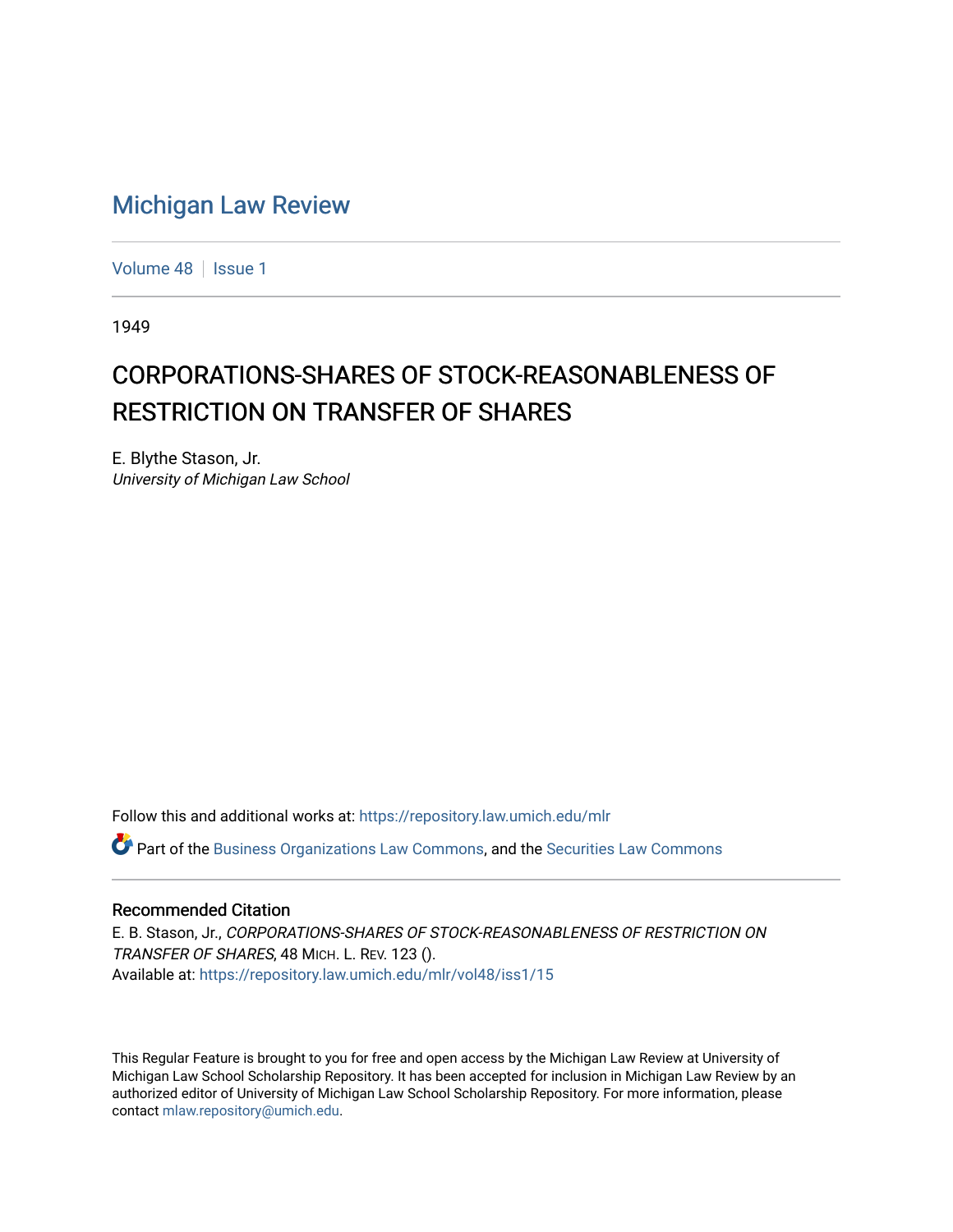CORPORATIONS-SHARES OF STOCK-REASONABLENESS OF RESTRICTION ON TRANSFER OF SHAREs-Defendant corporation's by-laws provided, inter alia, that shareholders wishing to dispose of their shares must, in absence of contrary agreement with the remaining sharehoiders, give latter an option to buy at a price equal to book value, regardless of market value of these shares. This restriction was not set forth in the share certificates as required by statute.<sup>1</sup> On refusal of defendant corporation to permit transfer of its shares except in compliance with the terms of the by-law, complainants brought suit for declaratory judgment, and obtained a finding that these terms were void. *Held,* affirmed.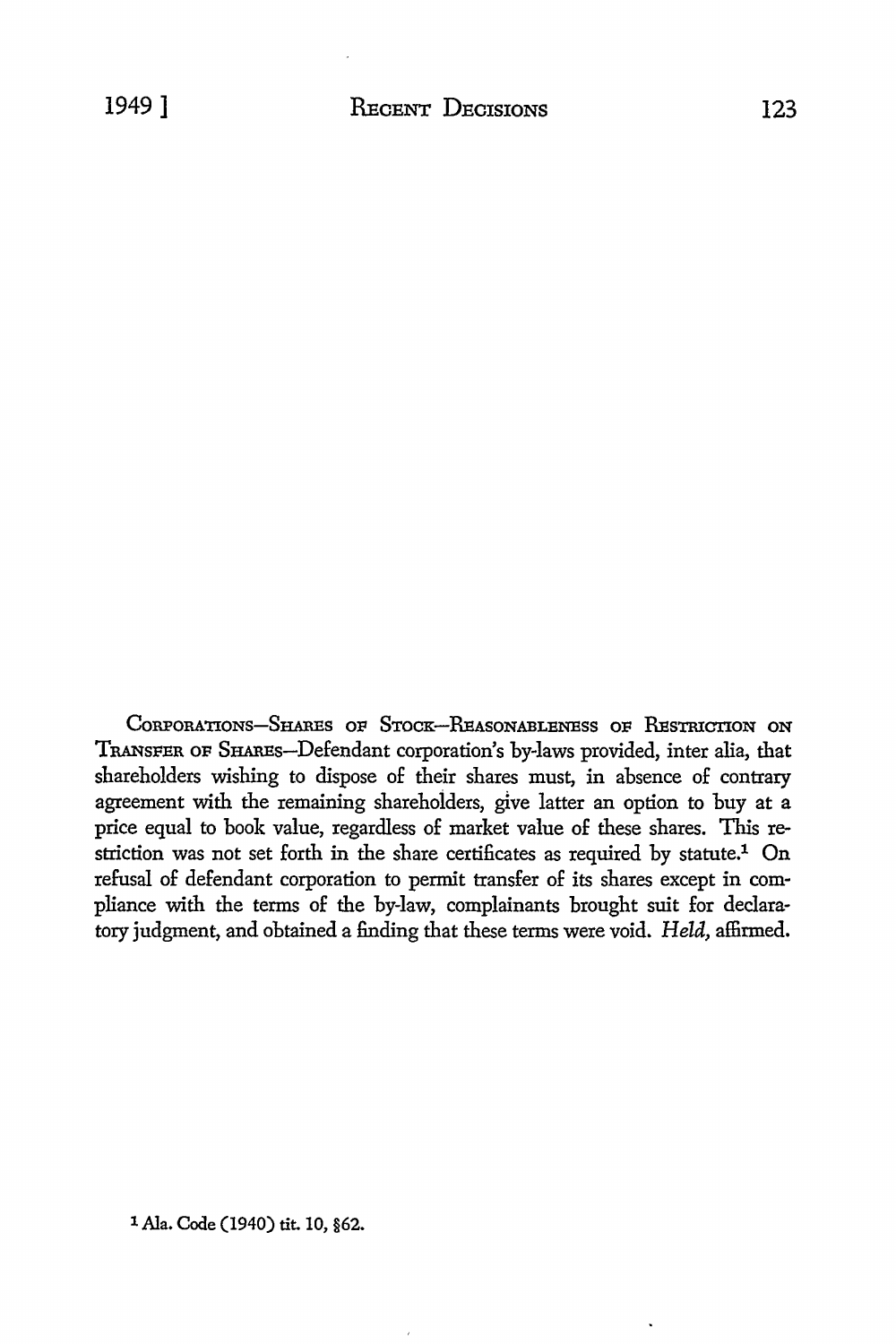The by-law restriction violated the statute and also constituted an unreasonable restriction on transfer, since, although it gave the other shareholders the right to purchase at book value, it did not give the vendors a corresponding power *to* compel purchase at this price. *Security Life and Accident Ins. Co. v. Carlovitz,*  (Ala. 1949) 38 S. (2d) 274.

In absence of restraints of their alienation, shares of stock are as freely transferable as other personalty.<sup>2</sup> Valid restraints on transfer may arise either from statute, charter, by-law, or express agreement among the shareholders. Transfer of shares can properly be prevented by statute,<sup>3</sup> although some jurisdictions may find unduly severe statutory restrictions void as unreasonable and therefore contrary to public policy.<sup>4</sup> Charter restrictions on transfer are upheld, unless palpably unreasonable, on the ground that shareholders buy shares· subject to such restrictions, and in effect agree to them.<sup>5</sup> By-laws may properly impose restrictions of a formal nature on transfer of shares, for example, by requiring that transfers be made in a particular way to enable the corporation to ascertain the identity of its shareholders.6 Though a corporation may not, through a by-law and in absence of statutory authority, completely preclude the transfer of shares,<sup>7</sup> and though courts look with disfavor on substantive restraints on stock transfers and construe them strictly,<sup>8</sup> most courts hold that a corporation may, through a by-law, impose reasonable substantive (as distinguished from formal) restrictions on transfer, when convenient to attainment of corporate purposes and not viola- · tive of statute.<sup>9</sup> Though many courts hold that without specific legislative permission no restrictions can be imposed by means of a by-law, most courts manage to find at least implied permission from the corporation statutes.10 The Uniform Stock Transfer Act, now in effect in most states, by requiring that all restrictions be set forth in the certificates themselves, implicitly authorizes reasonable restrictions.11 Although there is a conffict as to whether or not the corporation may, in absence of statute, require the selling shareholder to give the corporation or its remaining shareholders a purchase option at market value, 12 the majority

2 12 FLETCHER, CYc. CcRP., perm. ed., §5452 (1932).

3 Howe v. Roberts, 209 Ala. 80, 95 S. 344 (1923).

<sup>-4</sup> Morgan v. Struthers, 131 U.S. 246, 9 S.Ct. 726 (1889); Ireland v. Globe Milling Co., 19 R.I. 180, 32 A. 921 (1895).

5 Lawson v. Household Finance Corp., 17 Del. Ch. 1, 147 A. 312 (1929). Cf. Green v. E. H. Rollins & Sons, Inc., 22 Del. Ch. 394, 2 A. (2d) 249 (1938), noted in 37 MICH. L. REV. 1140 (1939).

\_ 6 Bloede Co. v. Bloede, 84 Md. 129, 34 A. 1127 (1896).

7 Howe v. Roberts, supra, note 3.

<sup>8</sup>In re Starbuck's Estate, 129 Misc. 460, 221 N.Y.S. 540 (1927).

<sup>9</sup>Lawson v. Household Finance Corporation, supra, note 5.

10 Nicholson v. Franl;lin Brewing Co., 82 Ohio St. 94, 91 N.E. 991 (1910). See 65 A.L.R. 1159-63 (1930).

116 Uniform Laws Annotated §15 (1922).

12 See Bloede v. Bloede, supra, note 6, which holds that this option may not be required.